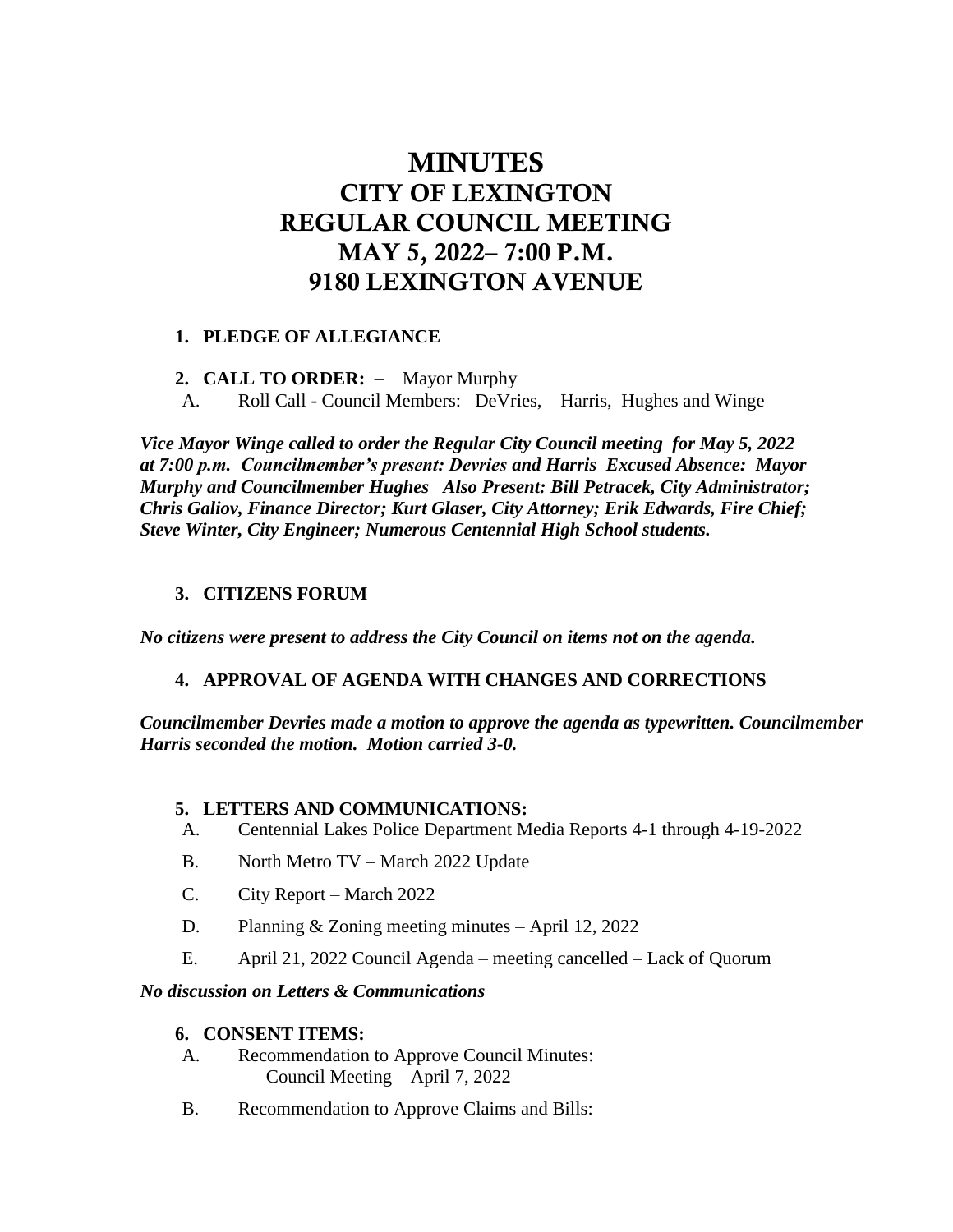Check #'s 48857 through 48906 Check #'s 48856 through 48513 Reissued Check #'s 14271 through 14288 Check #'s 48907 through 48968 Check #'s 14289 through 14293 Check #'s 14296 through 14305 VOID: 2022015

- C. Financial Reports
	- Cash Balances
	- Fund Summary Budget to Actual

*Councilmember Devries made a motion to approve the consent agenda items. Councilmember Harris seconded the motion. Motion carried 3-0.*

# **7. ACTION ITEMS:**

A. Recommendation to approve Resolution NO. 22-19 A Resolution to Approve

a Project Expense List Established Under the American Rescue Plan Act

*Councilmember Devries made a motion to approve Resolution NO. 22-19 A Resolution to Approve a Project Expense List Established Under the American Rescue Plan Act. Councilmember Harris seconded the motion. Motion carried 3-0.*

B. Recommendation to hire Cally-Ann Jacobson to Lexington Fire Department

as a Fire Fighter/EMT

*Councilmember Devries made a motion to hire Cally-Ann Jacobson to Lexington Fire Department as a Fire Fighter/EMT. Councilmember Harris seconded the motion. Motion carried 3-0.*

C. Recommendation to approve Resolution NO. 22-20 A Resolution Approving

Plans and Specifications and Ordering Advertisement for Bids

*Councilmember Harris made a motion to approve Resolution NO. 22-20 A Resolution Approving Plans and Specifications and Ordering Advertisement for Bids. Councilmember Devries seconded the motion. Motion carried 3-0.* 

D. Recommendation to approve an Application for Water System

Improvements Funding - Drinking Water Revolving Fund

*Councilmember Devries made a motion to approve an Application for Water System Improvements Funding - Drinking Water Revolving Fund. Councilmember Harris seconded the motion. Motion carried 3-0.*